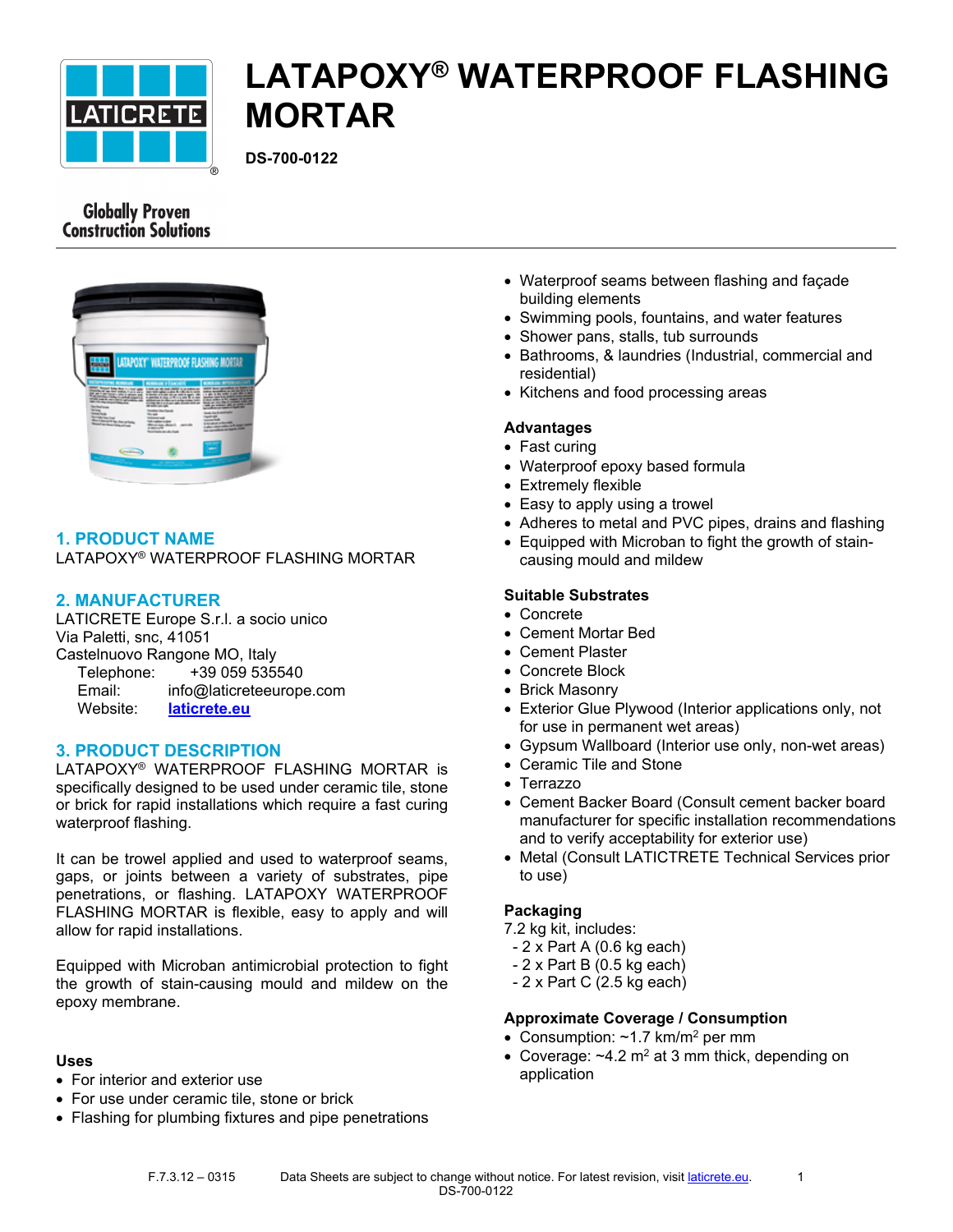## **4. TECHNICAL DATA**

#### **Shelf Life**

Factory sealed containers of this product are guaranteed to be of first quality for two (2) years if stored at temperatures >32°F (0°C) and <110°f (43°c) and off the ground in a dry area.  $(43^{\circ}c)$ ="" and="" off="" the="" ground="" in="" a="" dry="">

#### **Limitations**

- DO NOT bond to OSB, interior glue plywood, particle board, luan, Masonite® or hardwood surfaces.
- DO NOT use as a primary roofing membrane over occupied space. For more information in installation of tile over wood decks, or, over occupied or finished spaces please refer to [TDS 157 "Exterior Installation](file:///C:/inetpub/wwwroot/LATICRETEAUTHORING/Website/ui/data/DatasheetTemplates/~/link.aspx%3F_id=2B765E03C6E440C38BE88A8656AF9A4A&_z=z)  [of Tile and Stone Over Occupied Space."](file:///C:/inetpub/wwwroot/LATICRETEAUTHORING/Website/ui/data/DatasheetTemplates/~/link.aspx%3F_id=2B765E03C6E440C38BE88A8656AF9A4A&_z=z)
- DO NOT use over expansion joints, structural cracks or cracks with vertical differential movement.
- DO NOT bridge expansion joints, structural cracks, or cracks with vertical differential movement.
- Must be covered with ceramic tile, stone, brick, concrete, screeds, terrazzo or other wear resistant surface. For temporary cover, use protection board.
- Obtain approval by local building code authority before using product in shower pan applications.
- DO NOT install directly over single layer wood floors, plywood tubs/showers/fountains or similar constructs.
- NOT for use beneath cement or other plaster finishes. Consult with plaster manufacturer for their recommendations when waterproofing membrane is required under plaster finishes.
- NOT for use under self-leveling underlayments or decorative wear surfaces.

#### **Cautions**

Consult SDS for more safety information.

- Protect finished work from water or traffic until fully cured.
- Until cured LATAPOXY® Waterproof Flashing Mortar may irritate eyes and skin. Avoid contact with eyes or prolonged contact with skin. In case of contact, flush thoroughly with water.
- Contains sand. Sand may cause cancer or serious lung problems. Avoid breathing dust. Wear a respirator in dusty areas.
- Keep out of reach of children.
- Surface temperature must be >45°F (10°C) and less than <90°F (32°C) during installation and for 24 hours thereafter.
- Do not expose unprotected membrane to sun or weather for more than 30 days
- Cold weather will require a longer cure time.





#### **Applicable Standard**

- Meets and exceeds all ANSI 118.10
- ISO 9001:2015 Quality Management System

#### **Physical Properties**

| <b>Test</b>                                             | Method                       | <b>Results</b>                                                                            | <b>Specification</b>                                                                                   |
|---------------------------------------------------------|------------------------------|-------------------------------------------------------------------------------------------|--------------------------------------------------------------------------------------------------------|
| Mold Growth                                             | <b>ANSI</b><br>A118.10-4.1   | No growth                                                                                 | No growth                                                                                              |
| Seam Strength                                           | <b>ANSI</b><br>A118.10-4.2   | 3.3-4.2 N/mm wide                                                                         | 1.4 N/mm wide                                                                                          |
| Breaking<br>Strength                                    | ANSI<br>A118.10-4.3          | 450-530 psi<br>$(3.1 - 3.6 \text{ MPa})$                                                  | $>1.17$ MPa                                                                                            |
| Dimensional<br>Stability                                | <b>ANSI</b><br>A118.10-4.4   | 0% change after 72 hr<br>at $70^{\circ}$ C<br>0% change after 72 hr<br>at $-26^{\circ}$ C | <0.7% change<br>after 72 hr at<br>$70^{\circ}$ C<br><0.7% change<br>after 72 hr at -<br>$26^{\circ}$ C |
| Waterproofness                                          | <b>ANSI</b><br>A118.10-4.5   | No moisture                                                                               | No moisture<br>penetration<br>after 48 hours                                                           |
| 7 Day Shear<br><b>Bond Strength</b>                     | <b>ANSI</b><br>A118.10-5.3.  | $0.8 - 1.0$ MPa                                                                           | $>0.34$ MPa                                                                                            |
| 7 Day Cure 7<br>Day Water Soak<br><b>Shear Strength</b> | ANSI<br>A118.10-5.4          | $0.5 - 0.7$ MPa                                                                           | $>0.34$ MPa                                                                                            |
| 4 Week Shear<br><b>Bond Strength</b>                    | <b>ANSI</b><br>A118.10-5.5   | $0.6 - 0.8$ MPa                                                                           | $>0.34$ MPa                                                                                            |
| 12 Week Shear<br><b>Bond Strength</b>                   | ANSI<br>A118.10-5.6          | $0.8 - 0.9$ MPa                                                                           | $>0.34$ MPa                                                                                            |
| 100 Day Water<br>Soak Shear<br>Strength                 | <b>ANSI</b><br>A118.10 M-5.7 | $0.4 - 0.6$ MPa                                                                           | $>0.34$ MPa                                                                                            |

#### **Working Properties**

| <b>Property</b>               | <b>Test Method</b> | Result        |
|-------------------------------|--------------------|---------------|
| <b>Application Thickness:</b> | $\blacksquare$     | $1-3$ mm      |
| Set Time Hours:               | ASTM C266          | 8 to 12 hours |
| Pot Life:                     | Internal           | 150 minutes   |
| Light Foot Traffic:           | ASTM D2240         | 4 days        |
| Heavy Foot Traffic:           | ASTM D2240         | 5 days        |
| Time to Tile:                 | Internal           | 24 hours      |

*Specifications subject to change without notification. Results shown are typical but reflect test procedures used. Actual field performance will depend on installation methods and site conditions.*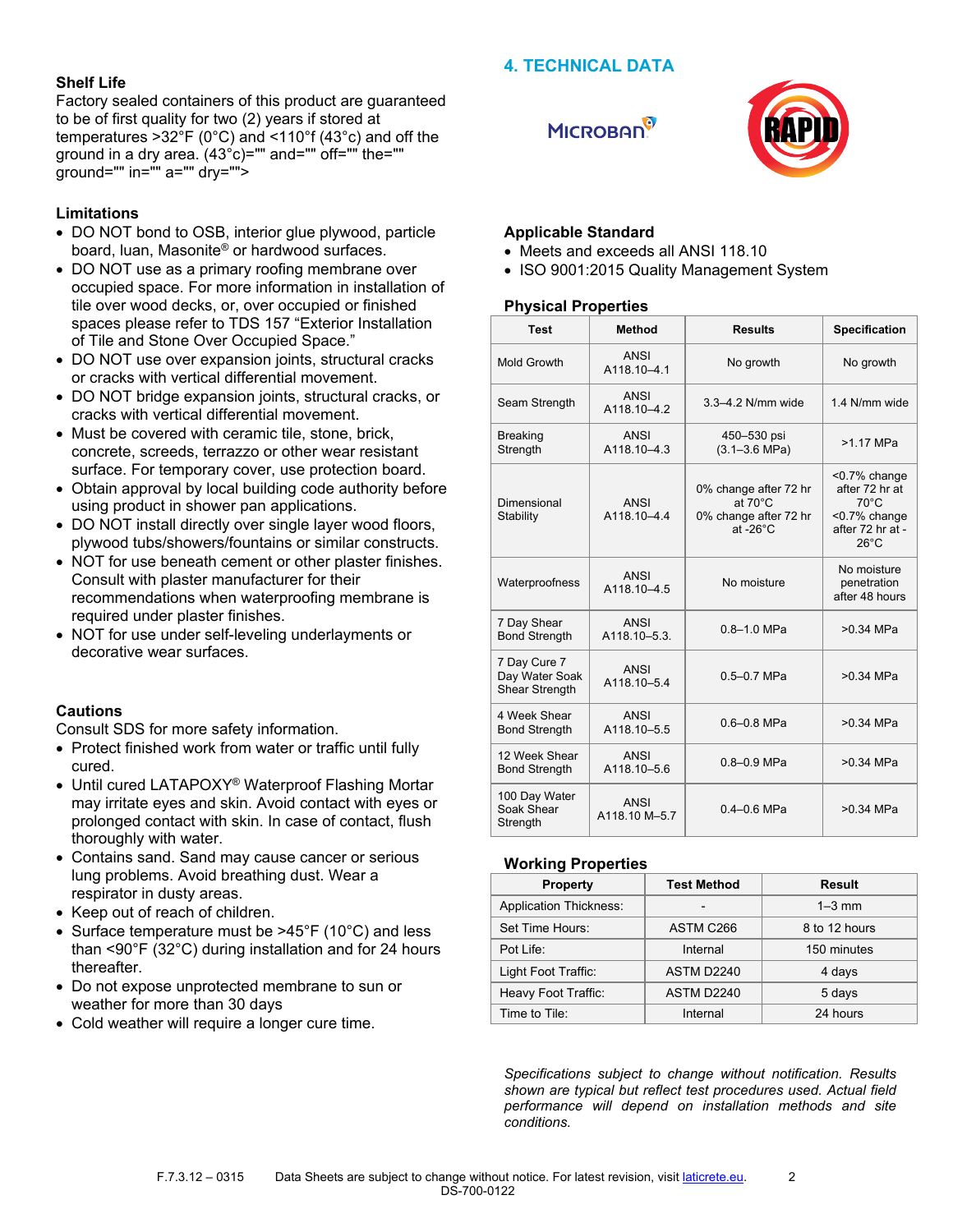# **5. INSTALLATION**

# **Surface Preparation**

Surface temperature must be 10–32°C during application and for 24 hours after installation. All substrates must be structurally sound, clean and free of dirt, oil, grease, paint, laitance, efflorescence, concrete sealers or curing compounds.

Make rough or uneven concrete smooth to a wood float or better finish with a LATICRETE® Underlayment. Do not level with gypsum or asphalt based products. Maximum deviation in plane must not exceed 6 mm in 3 m with no more than 1.5 mm in 0.3 m variation between high spots.

Dampen hot, dry surfaces and sweep off excess water installation may be made on a damp surface. New concrete slabs shall be damp cured a minimum of 14 days before application

#### **Mixing**

Mix Part A with Part B for roughly 30 seconds with a low speed drill until thoroughly mixed, uniform in color. Add Part C and mix for 1 minute until evenly dispersal in the liquid. Product is now ready to apply.

#### **Main Application**

Apply product to substrate using 5 x 4 mm V-notched trowel. Allow the trowel to gauge the appropriate amount of material onto the surface using the V-notch side. Once material is applied, use the flat side of the trowel to "knock down" or flatten all ridges to produce a smooth flat surface (40–125 mils [1–3 mm] thick). Use wet film gauge to check thickness.

Be sure to look for any "pinholes" or areas not covered by the material. If any voids appear, cover same or next day with LATAPOXY® WATERPROOF FLASHING MORTAR. Make sure all 90° angles at cove and corners are properly filled.

#### **Application - Flashing & Façades Building Elements**

Make sure that flashing and façade building elements are free from rust, oil, dirt, etc. and any contaminants that might prevent adequate bonding.

Ensure flashing is securely fastened, stable, rigid, and does not allow movement.

Apply LATAPOXY WATERPROOF FLASHING MORTAR directly to flashing and waterproof membrane (e.g. HYDRO BAN®) covering the façade building elements, extending 76 mm on both sides beyond the flashing and façade building elements interface. The mortar will bond directly to the flashing and waterproof membrane. Ensure that minimum thickness of 40 mil (1mm) is achieved.

#### **Application - Drains and Pipe Penetrations**

Make sure that pipes and drains are free from rust, oil, dirt, etc. and any contaminants that might prevent

adequate bonding. For PVC penetrations, scarify pipe where membrane will be applied with sand paper.

Ensure pipe penetrations and drains are securely fastened, stable, rigid, and do not allow movement. Pack all voids around pipe penetrations with closed cell backer rod in appropriate manner.

Apply LATAPOXY WATERPROOF FLASHING MORTAR directly to pipe penetration, extending 76 mm above point of installation. No fabric or sealant is required. The membrane will bond directly to the pipe. Ensure proper thickness is achieved (minimum 40 mil [1

#### Flash LATAPOXY WATERPROOF FLASHING

MORTAR directly over metal flange of the drain—do not cover the weep holes. A two part clamping ring style drain should be used.

#### **Application - Expansion Joints**

Trowel LATAPOXY WATERPROOF FLASHING MORTAR flush to the edge of the joint flanks on each side. Fill the joint with the appropriate sized closed cell backer rod and fill with LATASIL™.

#### **Application - Coves & Corners**

Trowel LATAPOXY WATERPROOF FLASHING MORTAR 152 mm in both vertical and horizontal substrates from cove. Ensure proper thickness by using recommended trowel and install per installation instructions described in *"Main Application"* section.

#### **Cleaning**

mm]).

Clean tools with water and soap before product sets.

# **6. AVAILABILITY AND COST**

#### **Availability**

LATICRETE® materials are available worldwide. For distributor information, please contact LATICRETE Europe S.r.l. a socio unico:

 +39 059 535540 [info@laticreteeurope.com](mailto:info@laticreteeurope.com)

For on-line distributor information, visit www.laticrete.eu.

#### **Cost**

Contact LATICRETE Europe S.r.l. a socio unico to obtain complete information and cost.

#### **7. WARRANTY**

The supplier warrants that the product will not deteriorate under normal conditions and use. The warranty validity of one (1) year. Contact Technical Services for further information. See 10. FILING SYSTEM:

• DS 230.13EU: 1 Year Product Warranty